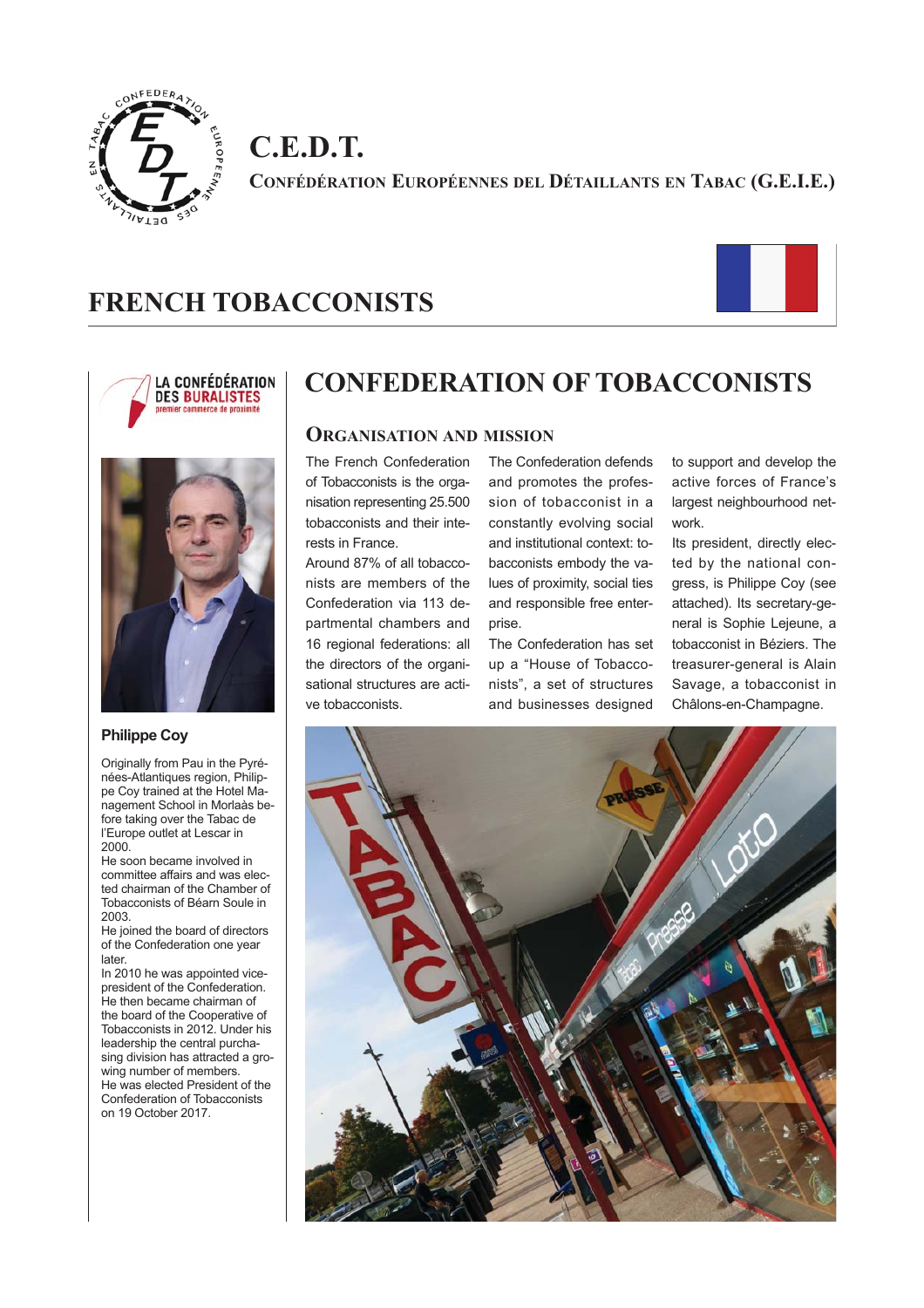## **THE MONOPOLY**

The distribution of tobacco is subject to the standards of a state monopoly.

Retail sales of tobacco are delegated to the tobacconist by the state: this arrangement is underpinned by a management contract signed with the Directorate-General of Customs in order to ensure the administrative control of the network as well as the collection of tax.

Tobacconists buy their tobacco products from stateapproved suppliers.

Under the fourth contract for the future, entitled "On the modernisation of the network 2017-2021", tobacconists are also recognised as a "reference" network for the sale of other regulated products, e.g. electronic cigarettes and gambling products.

As regards tobacco, it should be noted that tobacconists are exposed to illegal competition: the parallel market (supplied by border purchases, from illicit street vendors or via the internet) represents virtually one third of all consumption. The Confederation is fighting back against this serious breach of its monopoly.

## **THE TOBACCONIST**

The tobacconist is both an independent retailer and a state appointee due to his or her management contract.

He or she must have an unblemished criminal record in order to work as a tobacconist. Training (every three years) is a necessity for the exercise of the profession. Each tobacconist may only run one tobacco outlet.



# **THE NETWORK**



The territorial coverage of the 25.500 tobacconists constitutes a vast network frequented by a daily average of ten million customers.

The network provides more than 100.000 jobs.

- 43% of tobacconists are located in towns of fewer than 3.500 inhabitants.
- 58% of establishments are bar & tobacconist establishments.
- 60% of tobacconists are newsagents.

Each establishment represents a place for exchanges that in its own way contributes to the economic and social life of villages and districts. Some are also home to sports or cultural associations.